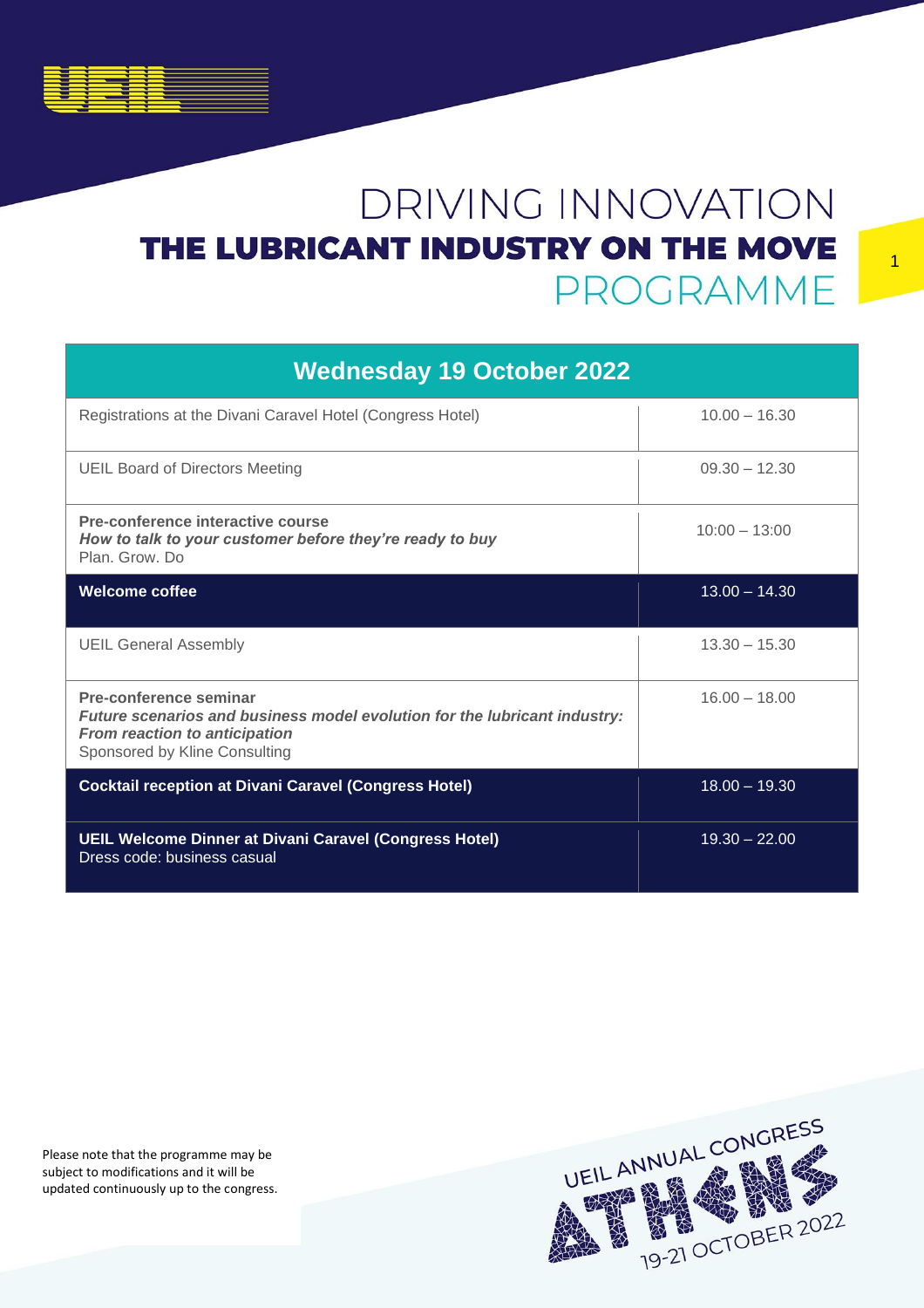#### **Thursday 20 October 2022** *Moderated by: David Wright, Lube Media / UKLA* Registrations at Divani Caravel (Congress Hotel) 08.30 - 17.30 *Partner Programme (tbc) 09.00 – 17.00* **Welcome Coffee** *Sponsored by ILMA* 08.30 – 09.30 **Opening session** 09.30 – 10.30 **Welcome**  Valentina Serra-Holm, President, UEIL 09.30 – 09.50 **Introductory speech** The lubricant market in Greece – Miltiadis Bantis, LPC  $09.50 - 10.10$ **Keynote speech**  Industry 5.0 – Martin Heumer, European Commission 10.10 – 10.40 **Coffee break** *Sponsored by ABN Resource*  $10.40 - 11.10$ **Session 1: Innovation in raw materials** 11.10 – 12.20 **Top-Tier, Carbon Neutral Base Oils: The Best Route to Lowering Your Carbon Footprint** Bill Downey, Novvi 11.10 – 11.35 **Success in Sustainability** Mark Miller, Biosynthetic Technologies 11.35 – 12.00 **Panel discussion** Bill Downey and Mark Miller will be joined by Sofia Öberg, 2Probity 12.00 – 12.20 **Session 2: Innovation in R&D and product development** 12.20 – 13.30

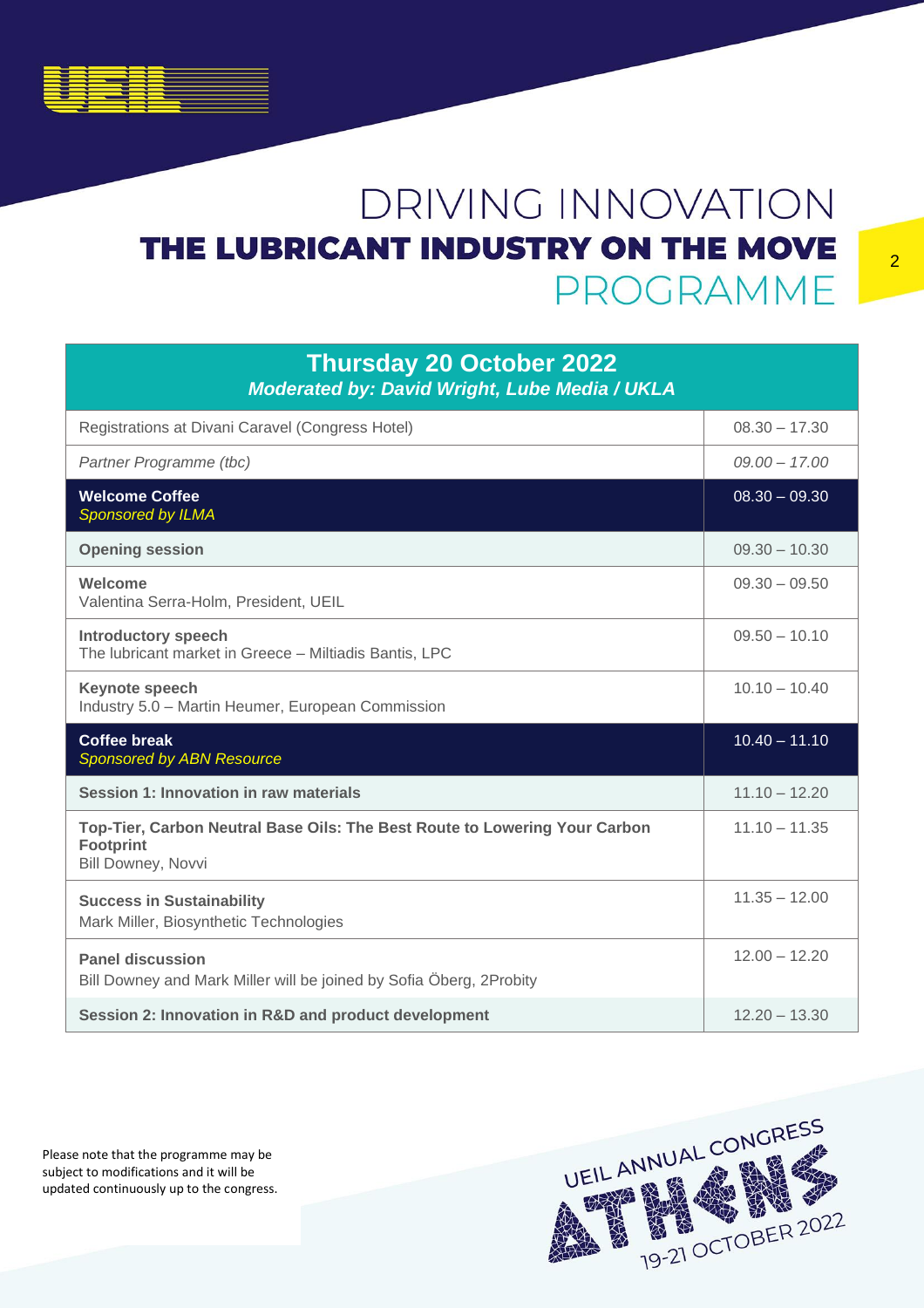| The answer is innovation<br>Speaker tbc                                                                                                  | $12.20 - 12.45$ |
|------------------------------------------------------------------------------------------------------------------------------------------|-----------------|
| <b>SME Innovation Challenges in a Regulatory World</b><br>Nick Clague, Technical Director, Vickers Oils                                  | $12.45 - 13.10$ |
| <b>Panel discussion</b><br>Speakers tbc                                                                                                  | $13.10 - 13.30$ |
| <b>Lunch Break</b><br>Lunch & Learn: "Innovate sustainably: Driving further success with bio-based<br>additives" - sponsored by Ingevity | $13.30 - 14.40$ |
| Session 3: Innovation in production and supply                                                                                           | $14.40 - 15.45$ |
| Carbon Neutral Blending - A Sustainable Future for the Lubricant Industry<br>Alex Ball, Blendtek                                         | $14.40 - 15.05$ |
| Remote stock monitoring and management<br>Sylvia Kerscher, FoxInsights                                                                   | $15.05 - 15.30$ |
| <b>Panel discussion</b><br>Speakers tbc                                                                                                  | $15.30 - 15.50$ |
| <b>Coffee break</b><br>Sponsored by Zeller + Gmelin                                                                                      | $15.50 - 16.20$ |
| Session 4: Innovation in sales                                                                                                           | $16.20 - 17.15$ |
| Selling how your buyer wants to buy<br>Steve Knapp, Plan. Grow. Do.                                                                      | $16.20 - 16.45$ |
| <b>E-commerce: Applying tactical and strategic lenses</b><br>Yana Wilkinson, Kline Consulting                                            | $16.45 - 17.10$ |
| <b>Panel discussion</b><br>Steve Knapp and Yana Wilkinson will be joined by Valentina Serra-Holm, UEIL                                   | $17.10 - 17.30$ |